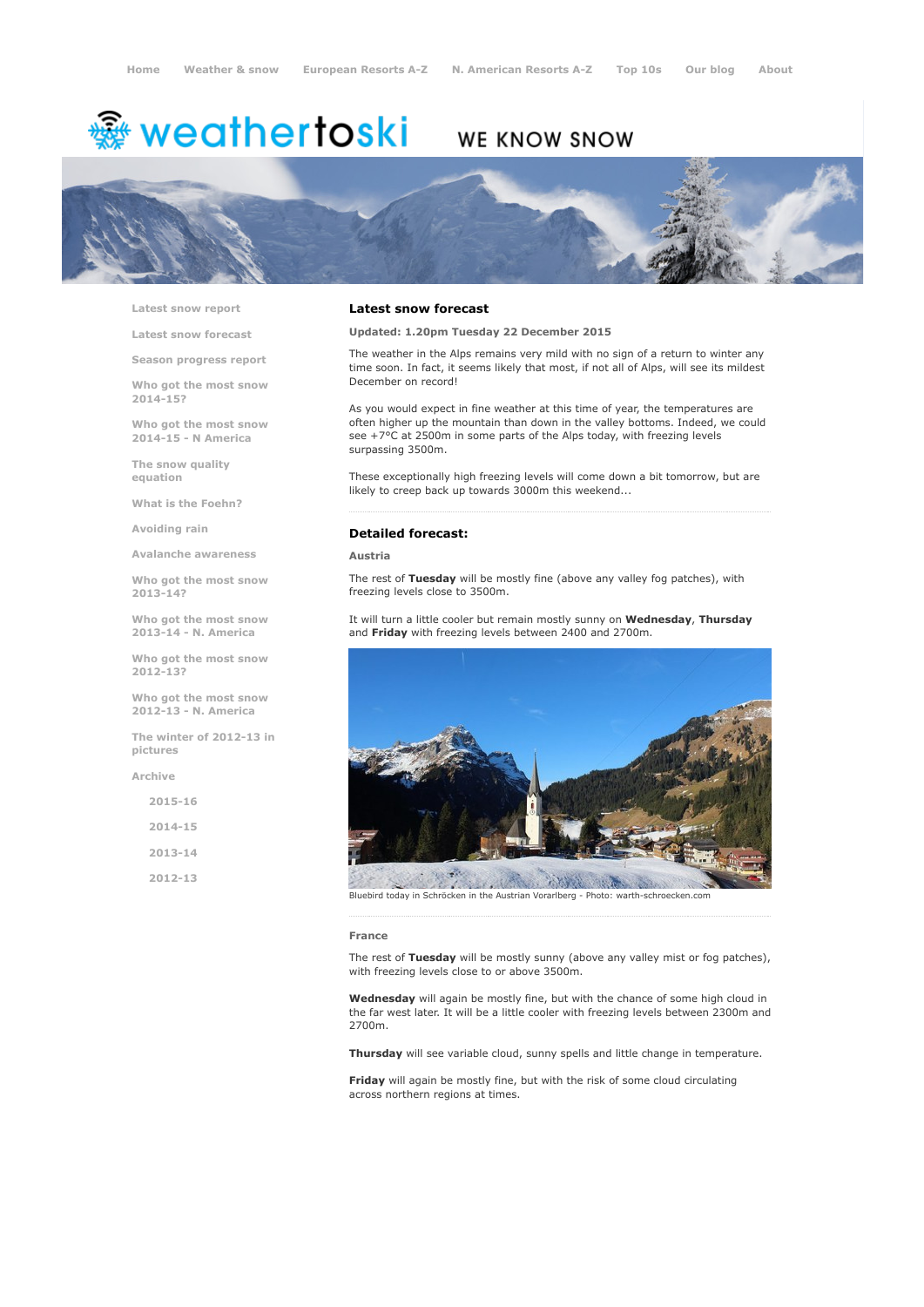

[Contact](http://www.weathertoski.co.uk/about-1/contact-us/) us and we'll do our best to answer it...

E: [info@weathertoski.co.uk](mailto:fraser@weathertoski.co.uk)

T: +44 (0)20 3151 3154



Another spring-like day in Tignes - Photo: tignes.net

**Italy** 

The rest of Tuesday will be mostly sunny, with freezing levels close to 3500m.

It will remain fine on Wednesday, but with freezing levels closer to 2500m.

Thursday will see more variable cloud, with even the odd very light shower here and there (snow 2000m), but most places will stay dry with some sunshine and freezing levels close to 2400m.

Friday should be sunny across the board with little change in temperature.



Still no snow on the horizon in Kronplatz - Photo: foto-webcam.eu

#### Switzerland

The rest of Tuesday will generally be sunny (above any valley mist or fog patches), with freezing levels close to or above 3500m.

Wednesday will continue fine but with the chance of some high cloud moving into the north and west later. It will be a little cooler with freezing levels between 2300m and 2600m.

Thursday will see variable cloud, with the best of any sunshine in the south and east.

Friday will again be mostly fine, but with the risk of some cloud circulating across northern regions at times. Freezing levels will remain close to 2500m.



View across the Rhône valley from Anzère Photo: anzere.ch